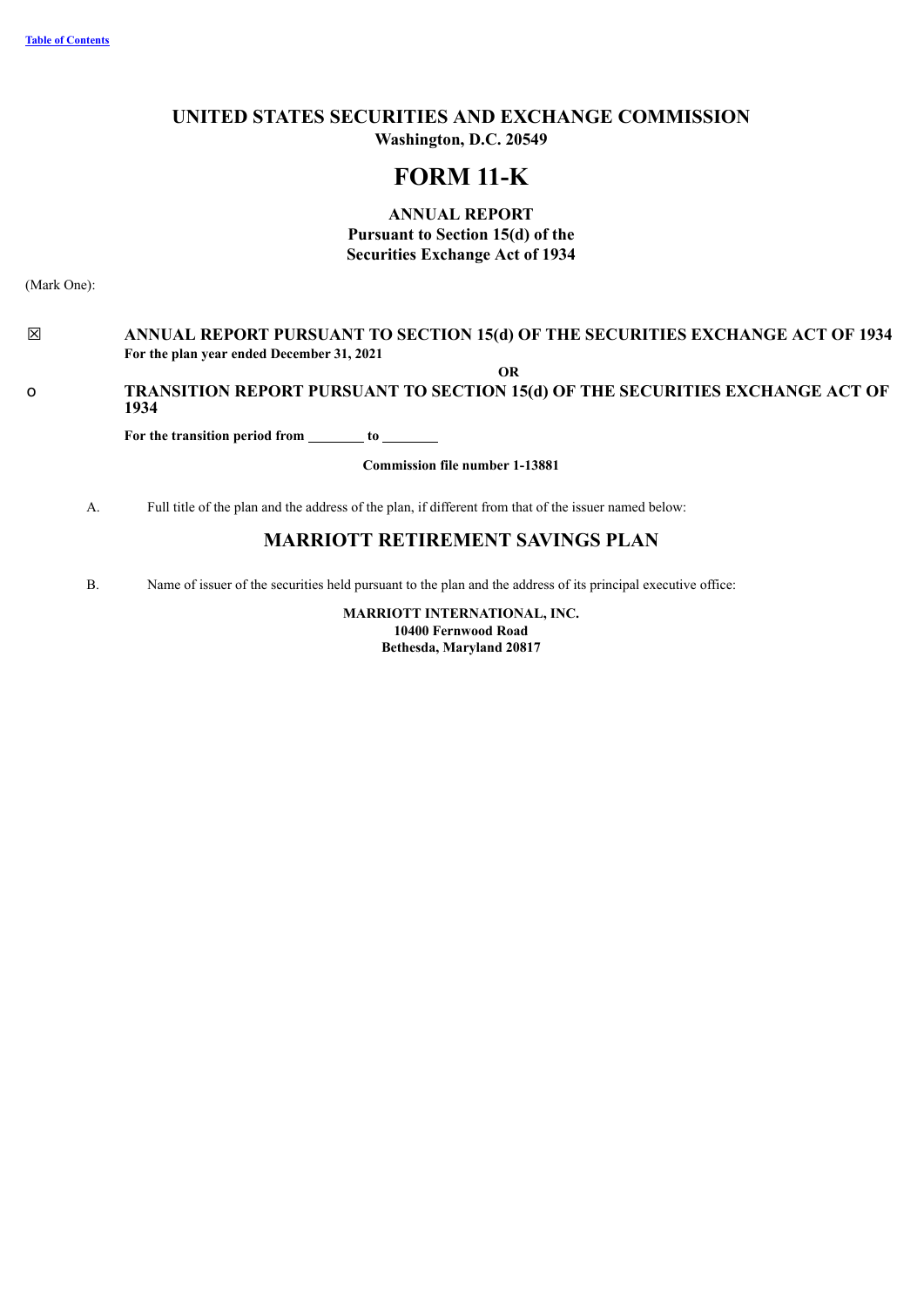### **FINANCIAL STATEMENTS AND SUPPLEMENTAL SCHEDULE WITH REPORT OF INDEPENDENT REGISTERED PUBLIC ACCOUNTING FIRM**

### DECEMBER 31, 2021 AND 2020

# TABLE OF CONTENTS

|                                                                                   | PAGE           |
|-----------------------------------------------------------------------------------|----------------|
| Report of Independent Registered Public Accounting Firm-Mayer Hoffman McCann P.C. | $\overline{3}$ |
| <b>Financial Statements</b>                                                       |                |
| <b>Statements of Net Assets Available for Benefits</b>                            | $\overline{4}$ |
| <b>Statement of Changes in Net Assets Available for Benefits</b>                  |                |
| <b>Notes to Financial Statements</b>                                              | $\overline{6}$ |
| <b>Supplemental Schedule</b>                                                      |                |
| Schedule H, Line 4i - Schedule of Assets (Held at End of Year)                    | <u>16</u>      |
| <b>Signatures</b>                                                                 | <u> 17</u>     |
| <b>Exhibit Index</b>                                                              |                |
| <b>PAIA</b> (CILIDE) IN THE CRITIC MAIN                                           |                |

<span id="page-1-0"></span>Ex 23.1 Consent of [Independent](#page-17-0) Registered Public Accounting Firm - Mayer Hoffman McCann P.C.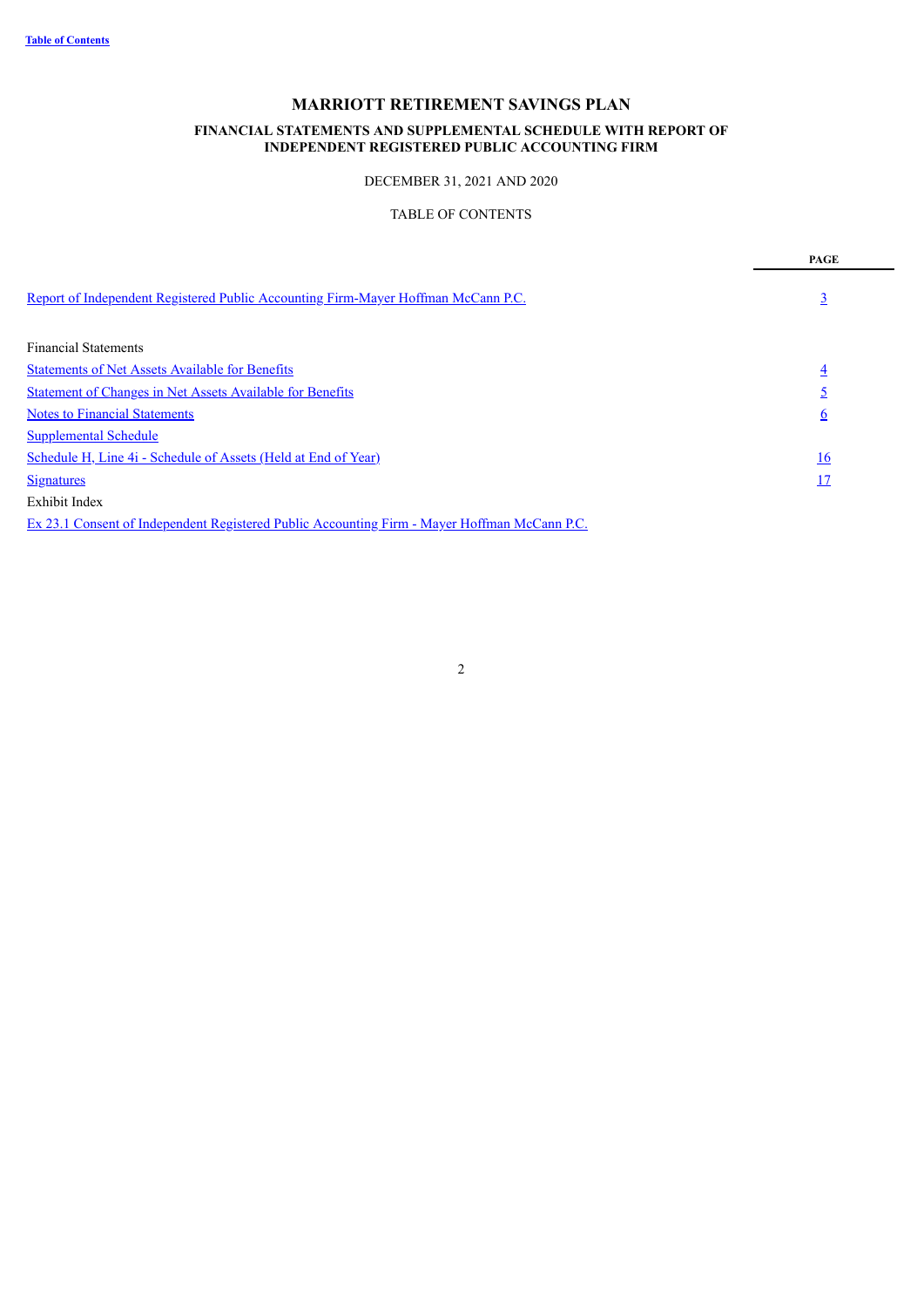#### **Report of Independent Registered Public Accounting Firm**

To the Retirement Plan Committee of

#### **MARRIOTT RETIREMENT SAVINGS PLAN**

#### **Opinion on the Financial Statements**

We have audited the accompanying statements of net assets available for benefits of the Marriott Retirement Savings Plan (the Plan) as of December 31, 2021 and 2020, and the related statement of changes in net assets available for benefits for the year ended December 31, 2021, and the related notes (collectively referred to as the financial statements). In our opinion, the financial statements present fairly, in all material respects, the net assets available for benefits of the Plan as of December 31, 2021 and 2020, and the changes in net assets available for benefits for the year ended December 31, 2021, in conformity with accounting principles generally accepted in the United States of America.

#### **Basis for Opinion**

These financial statements are the responsibility of the Plan's management. Our responsibility is to express an opinion on the Plan's financial statements based on our audits. We are a public accounting firm registered with the Public Company Accounting Oversight Board (United States) (PCAOB) and are required to be independent with respect to the Plan in accordance with the U.S. federal securities laws and the applicable rules and regulations of the Securities and Exchange Commission and the PCAOB.

We conducted our audits in accordance with the standards of the PCAOB. Those standards require that we plan and perform the audit to obtain reasonable assurance about whether the financial statements are free of material misstatement, whether due to error or fraud.

Our audits included performing procedures to assess the risks of material misstatement of the financial statements, whether due to error or fraud, and performing procedures that respond to those risks. Such procedures included examining, on a test basis, evidence regarding the amounts and disclosures in the financial statements. Our audits also included evaluating the accounting principles used and significant estimates made by management, as well as evaluating the overall presentation of the financial statements. We believe that our audits provide a reasonable basis for our opinion.

#### **Supplemental Information**

The supplemental schedule of assets (held at end of year) ("supplemental information") has been subjected to audit procedures performed in conjunction with the audit of the Plan's financial statements. The supplemental information is the responsibility of the Plan's management. Our audit procedures included determining whether the supplemental information reconciles to the financial statements or the underlying accounting and other records, as applicable, and performing procedures to test the completeness and accuracy of the information presented in the supplemental information. In forming our opinion on the supplemental information, we evaluated whether the supplemental information, including its form and content, is presented in conformity with the Department of Labor's Rules and Regulations for Reporting and Disclosure under the Employee Retirement Income Security Act of 1974. In our opinion, the supplemental information is fairly stated, in all material respects, in relation to the financial statements as a whole.

/s/ Mayer Hoffman McCann P.C.

We have served as the Plan's auditor since 2019.

<span id="page-2-0"></span>Phoenix, Arizona June 21, 2022

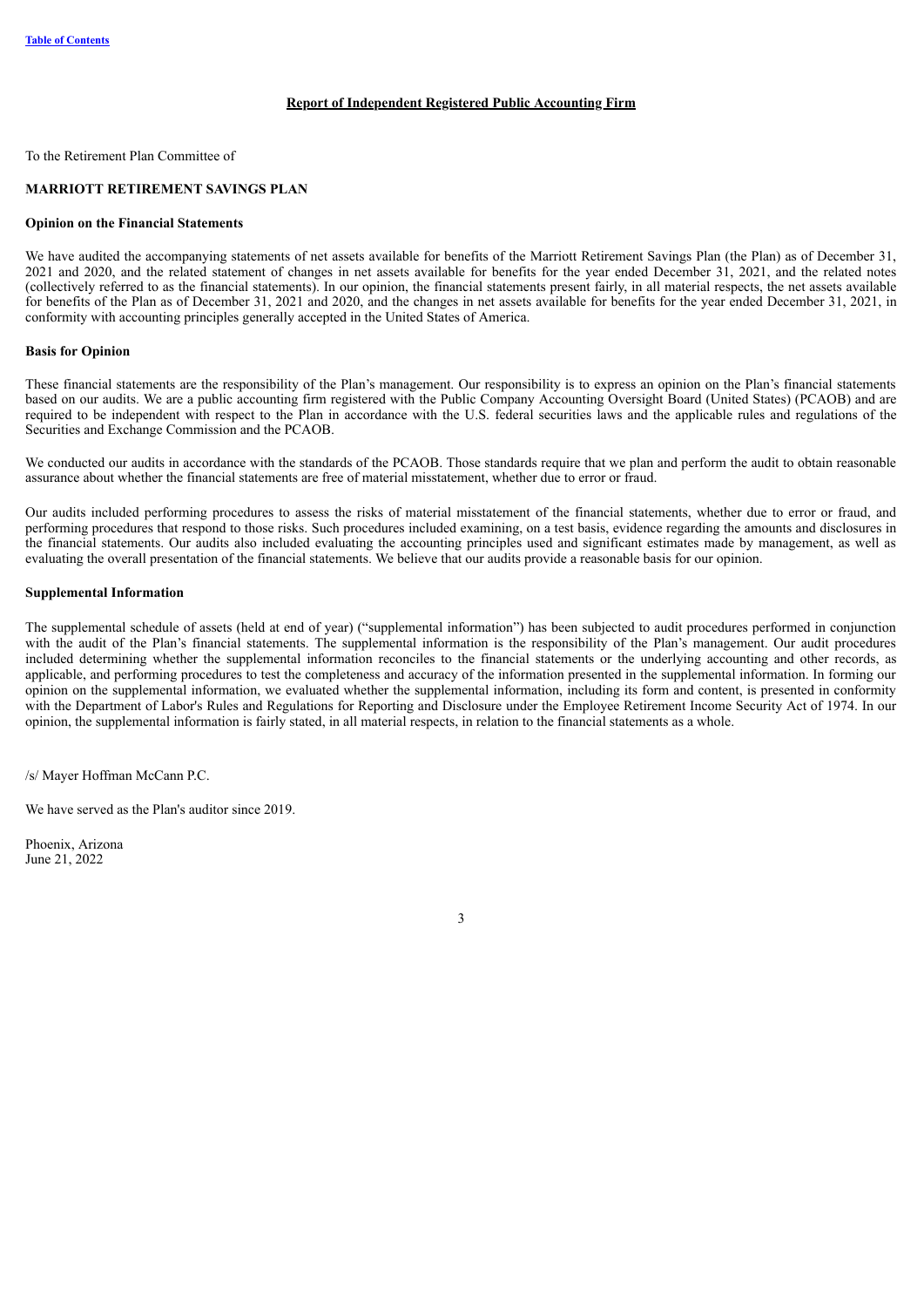# **STATEMENTS OF NET ASSETS AVAILABLE FOR BENEFITS**

### December 31, 2021 and 2020

|                                                                                                          | December 31 |               |              |               |
|----------------------------------------------------------------------------------------------------------|-------------|---------------|--------------|---------------|
|                                                                                                          |             | 2021          |              | 2020          |
| <b>Assets</b>                                                                                            |             |               |              |               |
| Investments in Marriott International, Inc. Pooled Investment Trust for Participant-Directed<br>Accounts |             | 9,783,715,790 | <sup>S</sup> | 9,000,625,352 |
| Receivables:                                                                                             |             |               |              |               |
| Notes receivable from participants                                                                       |             | 85,848,454    |              | 141,030,003   |
| Due from Marriott International, Inc. for Company contribution                                           |             | 75,532,984    |              | 68,696,711    |
| Total receivables                                                                                        |             | 161,381,438   |              | 209,726,714   |
| Total assets                                                                                             |             | 9,945,097,228 |              | 9,210,352,066 |
| <b>Liabilities</b>                                                                                       |             |               |              |               |
| Accrued expenses                                                                                         |             | 627,492       |              | 693,781       |
| Total liabilities                                                                                        |             | 627,492       |              | 693,781       |
| Net assets available for benefits                                                                        |             | 9,944,469,736 |              | 9,209,658,285 |

<span id="page-3-0"></span>The accompanying notes are an integral part of these financial statements.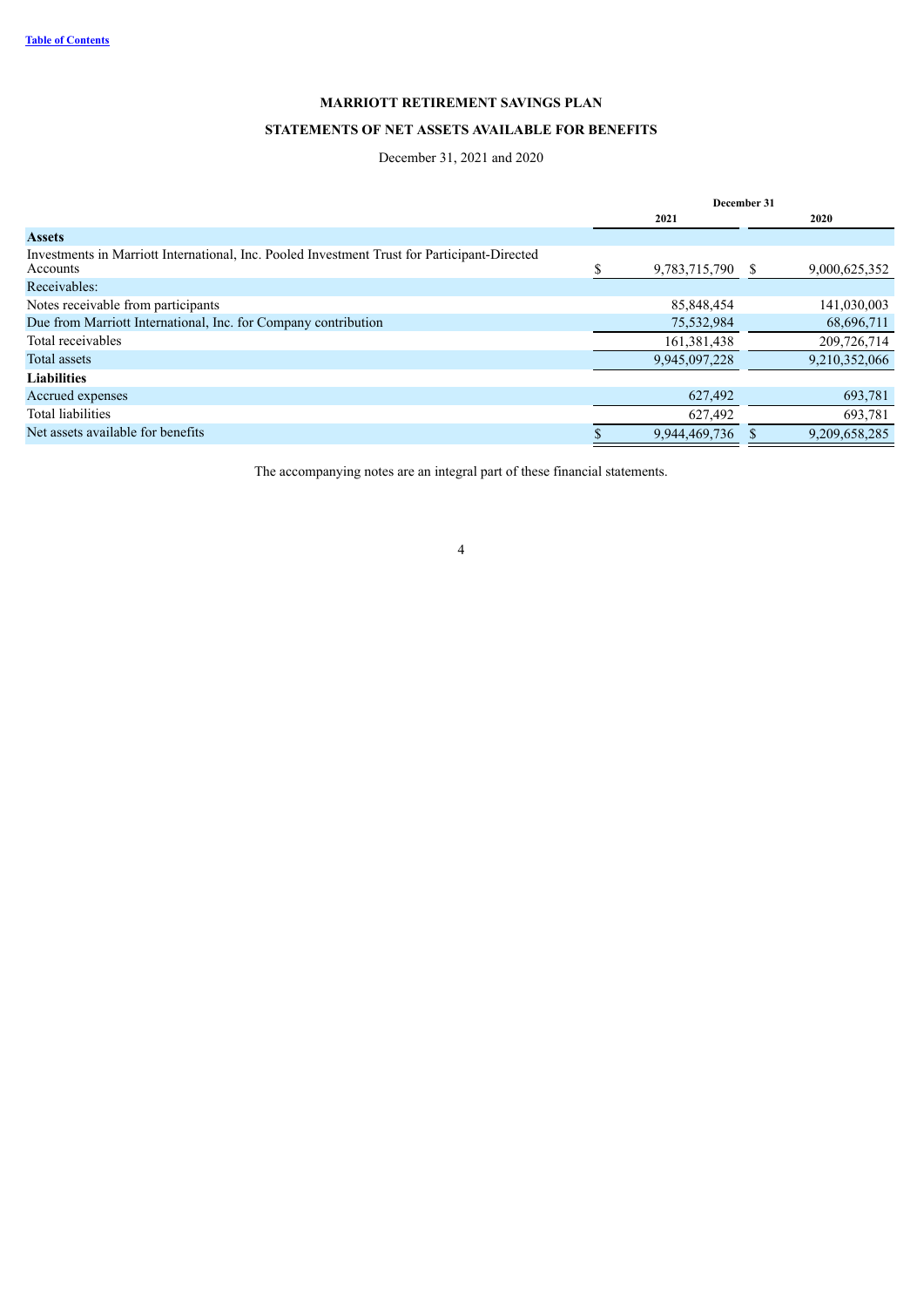# **STATEMENT OF CHANGES IN NET ASSETS AVAILABLE FOR BENEFITS**

### FOR THE YEAR ENDED DECEMBER 31, 2021

| <b>Additions</b>                                                                                                                            |              |               |
|---------------------------------------------------------------------------------------------------------------------------------------------|--------------|---------------|
| Appreciation in investments from participation in Marriott International, Inc. Pooled Investment Trust for Participant-Directed<br>Accounts | $\mathbb{S}$ | 1,382,749,534 |
| Interest income on notes receivable from participants                                                                                       |              | 6,166,479     |
| Participants contributions                                                                                                                  |              | 211,333,853   |
| Rollover contributions                                                                                                                      |              | 8,195,747     |
| Marriott International, Inc. contributions                                                                                                  |              | 77,124,811    |
| Total additions                                                                                                                             |              | 1,685,570,424 |
|                                                                                                                                             |              |               |
| <b>Deductions</b>                                                                                                                           |              |               |
| Benefits paid to participants                                                                                                               |              | 946,836,489   |
| Administrative expenses                                                                                                                     |              | 3,922,484     |
| <b>Total deductions</b>                                                                                                                     |              | 950,758,973   |
|                                                                                                                                             |              |               |
| Net increase                                                                                                                                |              | 734,811,451   |
| Net assets available for benefits at beginning of year                                                                                      |              | 9,209,658,285 |
| Net assets available for benefits at end of year                                                                                            |              | 9,944,469,736 |

<span id="page-4-0"></span>The accompanying notes are an integral part of these financial statements.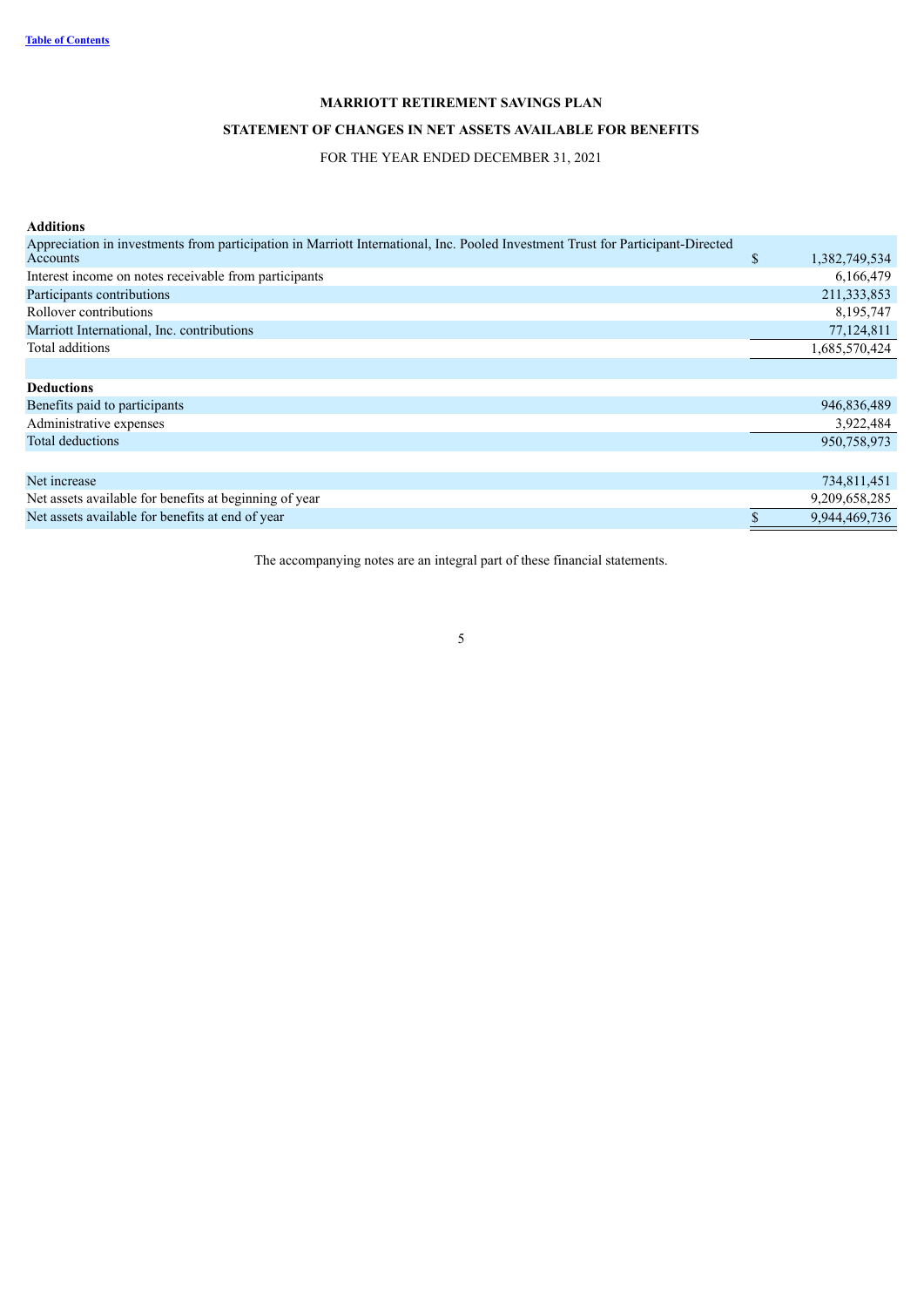#### **NOTES TO FINANCIAL STATEMENTS**

DECEMBER 31, 2021 and 2020

#### **NOTE 1: DESCRIPTION OF THE PLAN**

The following description of the Marriott Retirement Savings Plan (the "Plan"), formerly Marriott International, Inc. Employees' Profit Sharing, Retirement and Savings Plan and Trust, sponsored by Marriott International, Inc. (the "Company") provides only general information. Participants should refer to the Plan document for a more complete description of the Plan's provisions.

#### **General**

The Plan is a defined contribution plan covering eligible employees of the Company and participating subsidiaries who have completed 90 days of service, including employees subject to collective bargaining agreements.It is subject to the provisions of the Employee Retirement Income Security Act of 1974 ("ERISA"), as amended.

The Plan's assets are held and invested in the Marriott International, Inc. Pooled Investment Trust for Participant-Directed Accounts (the "Master Trust") (see Note 3).

#### **Contributions**

Participants of the Company may contribute each pay period up to 80% or a fixed dollar amount (minimum of \$3 per week) of weekly compensation. The Plan administrator limits contributions by highly compensated employees to ensure satisfaction of nondiscrimination tests; for 2021, the limit on highly compensated employees was 7% of weekly compensation from January to December.

Participants may also contribute (rollover) amounts representing eligible rollover distributions from other eligible retirement plans, including qualified defined benefit or defined contribution plans or traditional IRAs.

Participants who are age 50 or older by the end of the applicable Plan year and have contributed the maximum contributions allowable by the Plan during the Plan year may make an additional catch-up contribution. The catch-up contribution is subject to the Internal Revenue Code (the "Code") limitation of \$6,500 for the year ended December 31, 2021.

The Plan offers a Company discretionary contribution which is allocated proportionally to each allocation group (all participants eligible for the discretionary contribution at the same work location and in the same job classification, hourly or non-hourly). Each participant's share of the discretionary contribution was determined proportionally based on the first 3% of eligible compensation contributed to the Plan, as compared to that contributed in total by all participants in the allocation group, and the next 4% of eligible compensation contributed to the Plan, as compared to that contributed in total by all participants in the allocation group.

To be eligible for the discretionary contributions, employees must be employed on the last Friday of the Plan year. Employees whose employment ends prior to this date due to retirement, disability or death will be eligible for a discretionary contribution for the Plan year. In general, Company contributions are allocated among participants' accounts after the close of the Plan year.

The Company also makes supplemental contributions at select locations to non-management, non-highly compensated hourly associates who are eligible for the discretionary contribution in the Plan but who are not, in most cases, in a collective bargaining agreement. For associates covered under collective bargaining agreements, the Company contributions vary based on the terms of the agreement. Contributions are subject to certain **limitations** 

#### **Participant Accounts**

Individual accounts are maintained for each participant. Each participant account is credited with the participant contributions, the Company discretionary contribution (if any), the Company supplemental contribution (if eligible), the applicable earnings or losses for the investments selected by the participant and charged with an allocation of administrative expenses. The benefit to which a participant is entitled is the benefit in the participant's vested account.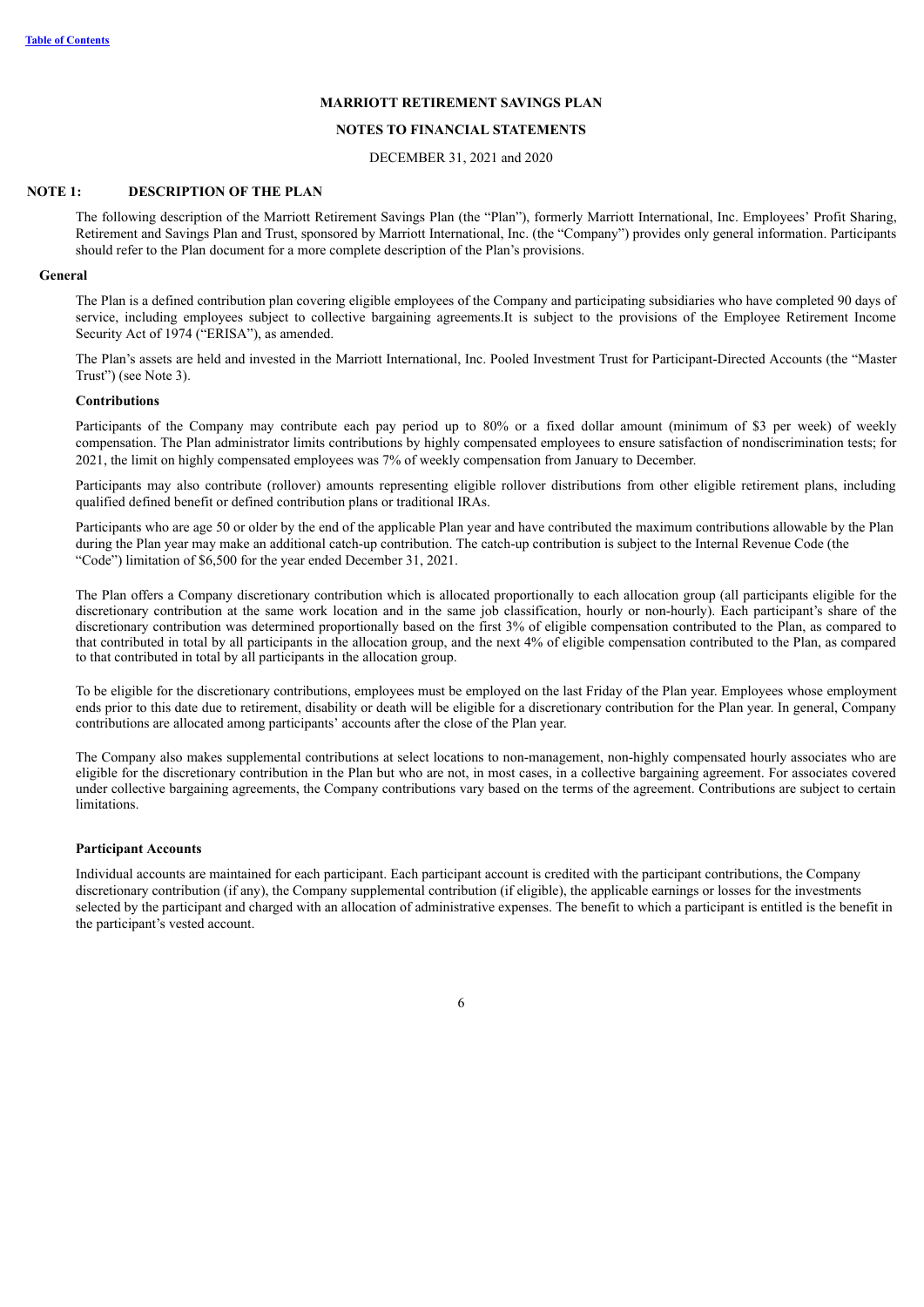### **Vesting**

Participants are immediately 100% vested in their contributions, plus earnings thereon. Company contributions are immediately 100% vested for participants who are not subject to a collective bargaining agreement. For participants subject to a collective bargaining agreement, the vesting in Company contributions varies based on the terms of the collective bargaining agreements. In general, vesting begins after one year of service, increasing 20% each year until 100% vested after five years of service. All participants become fully vested upon death, termination of employment due to disability, or upon attainment of the normal retirement age of 65.

For employees who were members of the National Conference of Firemen and Oilers, Local 3, SEIU, AFL- CIO who were employed on and after December 31, 2011, Company matching contributions vested as follows:

| Completed Years of Service<br>(including eligible prior year) | Vested Percentage of Company Matching<br><b>Contribution Account</b> |
|---------------------------------------------------------------|----------------------------------------------------------------------|
| Less than 1 year                                              | $0\%$                                                                |
|                                                               | 33.33%                                                               |
| 2                                                             | 66.66%                                                               |
| $\mathcal{F}$                                                 | 100.00%                                                              |

#### **Notes Receivable from Participants**

Participants may borrow from their accounts a minimum of \$1,000 up to a maximum equal to the lesser of \$50,000 or 50% of their vested account balance. Loan terms range from 1 to 4 years, or up to 10 years for the purchase of a primary residence. The loans are collateralized by the vested balance in the participant's account. The interest rate is fixed at the time the loan is granted. Prior to July 2, 2012, Plan loans bore interest at the prime rate published by the Wall Street Journal plus one percentage point. For loans issued on and after July 2, 2012, loans bear interest at the prime rate as of the last business day of the prior calendar quarter as published by the Wall Street Journal plus two percentage points, except that for the loans issued in third quarter of 2016, loans bear an interest rate as of the last business day of the prior calendar quarter as published by the Wall Street Journal plus one percentage point. For loans issued on or after July 1, 2020, loans bear interest at the prime rate as of the 15<sup>th</sup> of the month preceding the date of the loan as published by the Wall Street Journal plus 2 percentage points. Interest rates on outstanding loans range from 4.25% to 10.50%.

Principal and interest are paid ratably through weekly or bi-weekly, after-tax payroll deductions. In cases where payroll deductions are not available, loan repayments can be made via direct debit, certified check, cashiers' check or money order. Participants generally are limited to one outstanding loan.

Pursuant to the Coronavirus Aid, Relief, and Economic Security Act ("CARES Act"), Plan participants with loan outstanding on or after March 27, 2020, could request a delay of note repayments for repayments that occurred between March 27, 2020 and December 31, 2020 for one year. The participant's note was re-amortized and included any interest accrued during the period of delay. The ability to request a delay in note repayments under the CARES Act ceased as of December 31, 2020.

### **Payment of Benefits**

A participant can take a distribution from the Plan upon termination of service, death, disability, retirement upon age 55 with 10 years of service, or retirement with 20 years of service regardless of age. If a participant's account balance is greater than \$5,000, the participant can elect to receive a lump sum amount, partial distributions or installment payments equal to the value of the participant's vested interest in his or her account. If a participant's account balance is at least \$1,000, but not more than \$5,000 and the participant does not elect within time frames established by the Plan administrator to receive a lump sum cash distribution or to make a director rollover, the participant's vested account balance will be rolled-over into an individual retirement account established by the Plan. The Plan provides for automatic lump sum distribution for participants who terminate employment with a vested account balance of less than \$1,000.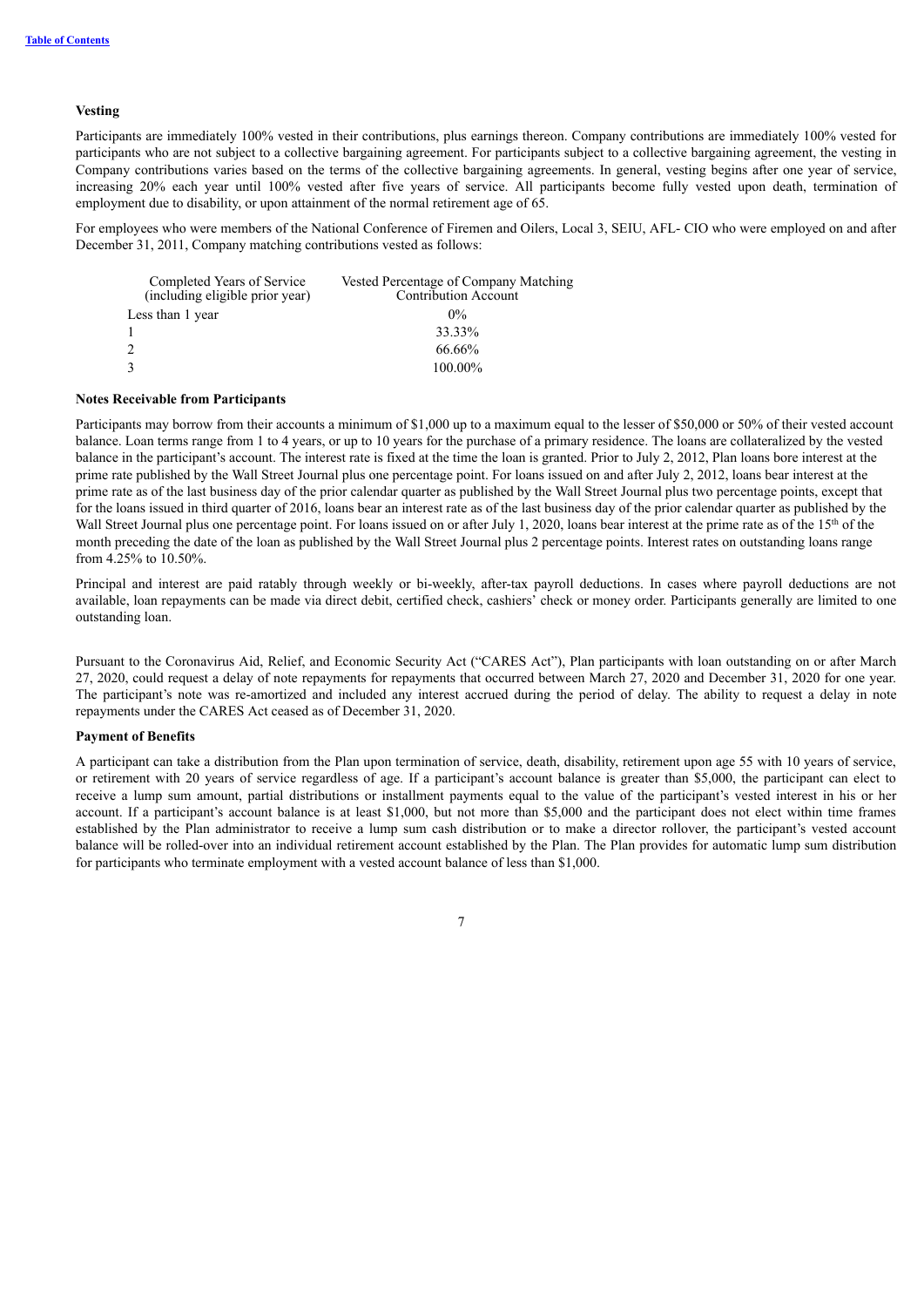Pursuant to the CARES Act, participants who were receiving required minimum distributions were offered the option to waive their 2020 distribution and participants who were due to receive the first required distribution in 2020 had their distribution automatically waived. The ability to request special waivers with respect to required minimum distributions under the CARES Act ceased as of December 31, 2020.

Additionally, the CARES Act permitted Plan participants to request up to \$100,000 in coronavirus-related distributions, with repayment terms of up to three years. The ability to request coronavirus-related distributions under the CARES Act ceased as of December 31, 2020.

#### **Administration**

The Retirement Plan Committee serves as the named fiduciary of the Plan, except with respect to the Company Stock Fund. Administration of the Plan is under the direction of (i) the Retirement Plan Committee, all of whom are members of senior management of the Company; (ii) a trustee who is a corporate officer of the Company; and (iii) a Plan administrator, who is an employee of the Company. Under section 404(c) of ERISA, the Plan offers participants the opportunity to direct their own investments. The Retirement Plan Committee is responsible for selecting and overseeing these investment options, other than the Company Stock Fund, and has delegated certain responsibilities to the Plan trustee and the investment adviser it has retained. The Stock Fund Investment Committee is the sole named fiduciary of the Plan with regards to the investment of the Company Stock Fund.

#### **Administrative and Investment Expenses**

To the extent not paid by the Company, certain administrative and all investment expenses are paid by the Plan and then allocated to participants based on account balances.

#### **Plan Termination**

Although it has not expressed any intent to do so, the Company has the right under the Plan to modify, suspend, or discontinue its contributions at any time and to terminate the Plan, subject to the provisions of ERISA.

#### **Investment Options**

Upon enrollment in the Plan, a participant may allocate employer and employee contributions to any of the available investment options. Participants may change their investment options on a daily basis, subject to any trading restrictions imposed by individual investment funds.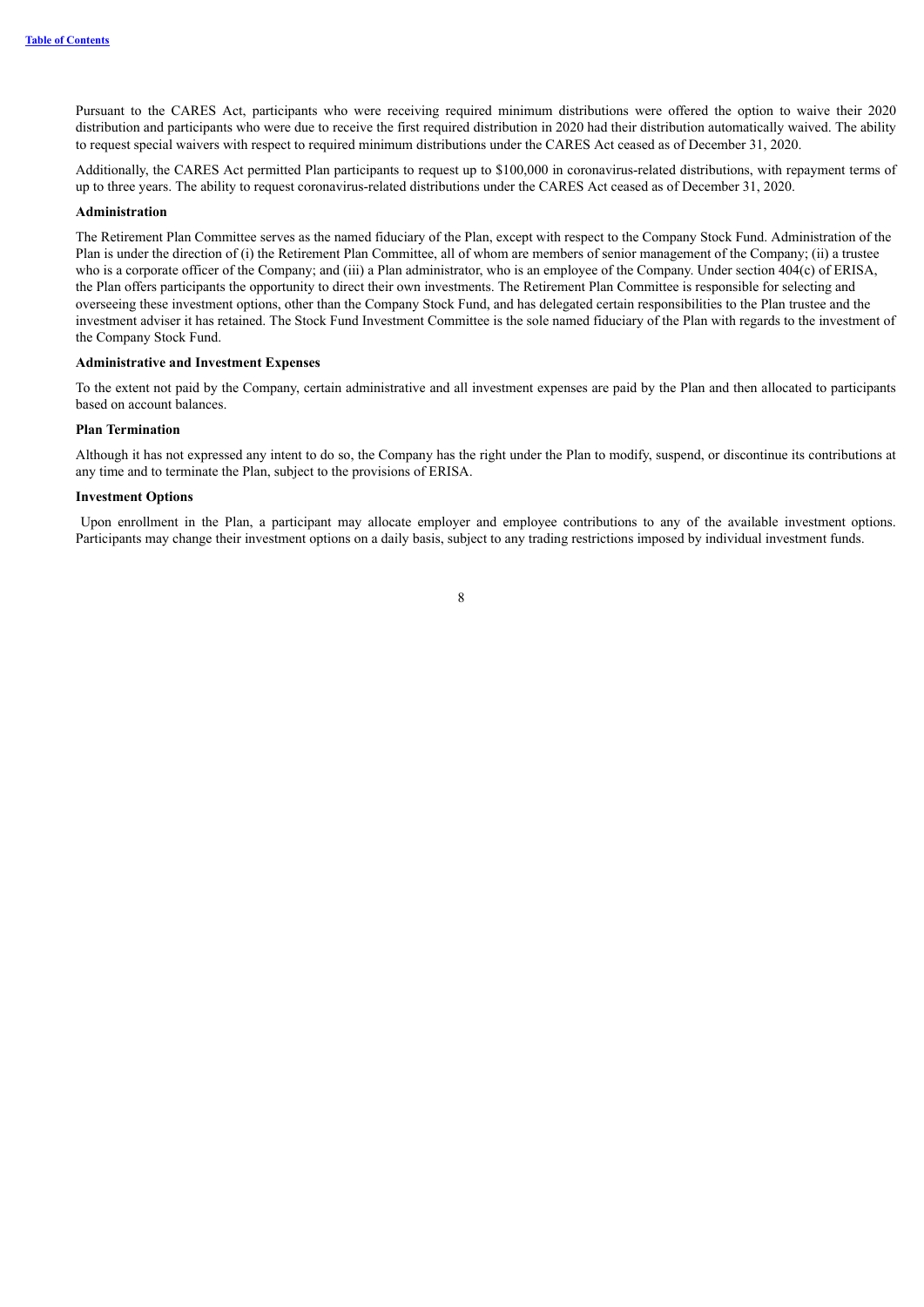### **NOTE 2: SUMMARY OF SIGNIFICANT ACCOUNTING POLICIES**

#### **Basis of Accounting**

The financial statements of the Plan are prepared on the accrual basis of accounting.

#### **Use of Estimates**

The preparation of financial statements in conformity with United States Generally Accepted Accounting Principles ("U.S. GAAP") requires management to make estimates and assumptions that affect the amounts reported in the financial statements and accompanying notes. Actual results could differ from those estimates. The uncertainty created by the coronavirus and efforts to contain it ("COVID-19") has made such estimates more difficult and subjective. Accordingly, ultimate results could differ from those estimates.

#### **Investments Valuation and Income Recognition**

The Plan's investments are stated at fair value. The fair value of the Plan's interest in the Master Trust is based on the specific interest that the Plan has in underlying investments. The investments of the Master Trust are valued as described under Fair Value Measurements in Note 2.

Purchases and sales of securities are recorded on a trade-date basis. Interest income is recorded on the accrual basis. Dividends are recorded on the ex-dividend date. Net appreciation includes the Plan's gains and losses on investments bought and sold, as well as held during the year.

#### **Payment of Benefits**

Benefits are recorded when paid.

#### **Fair Value Measurements**

Accounting Standards Codification ("ASC") 820, *Fair Value Measurements and Disclosures* establishes a framework for measuring fair value. This framework provides a fair value hierarchy that prioritizes the inputs to valuation techniques used to measure fair value. The hierarchy gives the highest priority to unadjusted quoted prices in active markets for identical assets or liabilities (Level 1 measurements), the next priority to quoted values based on observable inputs (Level 2 measurements), and the lowest priority to values based on unobservable inputs (Level 3 measurements).

The three levels of the fair value hierarchy under ASC 820 are briefly described below:

Level 1 Inputs to the valuation methodology are unadjusted quoted prices for identical assets or liabilities in active markets that the Plan has the ability to access at the measurement date. For example, stocks listed on a recognized exchange or listed mutual funds.

Level 2 Inputs to the valuation methodology include:

- Quoted prices for similar assets or liabilities in active markets;
- Quoted prices for identical or similar assets or liabilities in inactive markets;
- Inputs other than quoted prices that are observable for the asset or liability;
- Inputs that are derived principally from or corroborated by observable market data by correlation or other means.

If the asset or liability has a specified contractual term, the Level 2 input must be observable for substantially the full term of the asset or liability.

Level 3 Inputs to the valuation methodology are unobservable and significant to the fair value measurement. For example, real estate using an independent appraisal process would be Level 3.

The asset's or liability's fair value measurement level within the fair value hierarchy is based on the lowest level of any input that is significant to the fair value measurement. Valuation techniques used need to maximize the use of observable inputs and minimize the use of unobservable inputs.

Following is a description of the valuation methodologies used for assets measured at fair value as of December 31, 2021 and 2020.

*Cash and Cash Equivalents –* Cash and cash equivalents include all highly liquid debt instruments purchased with an original maturity of three months or less to be cash equivalents.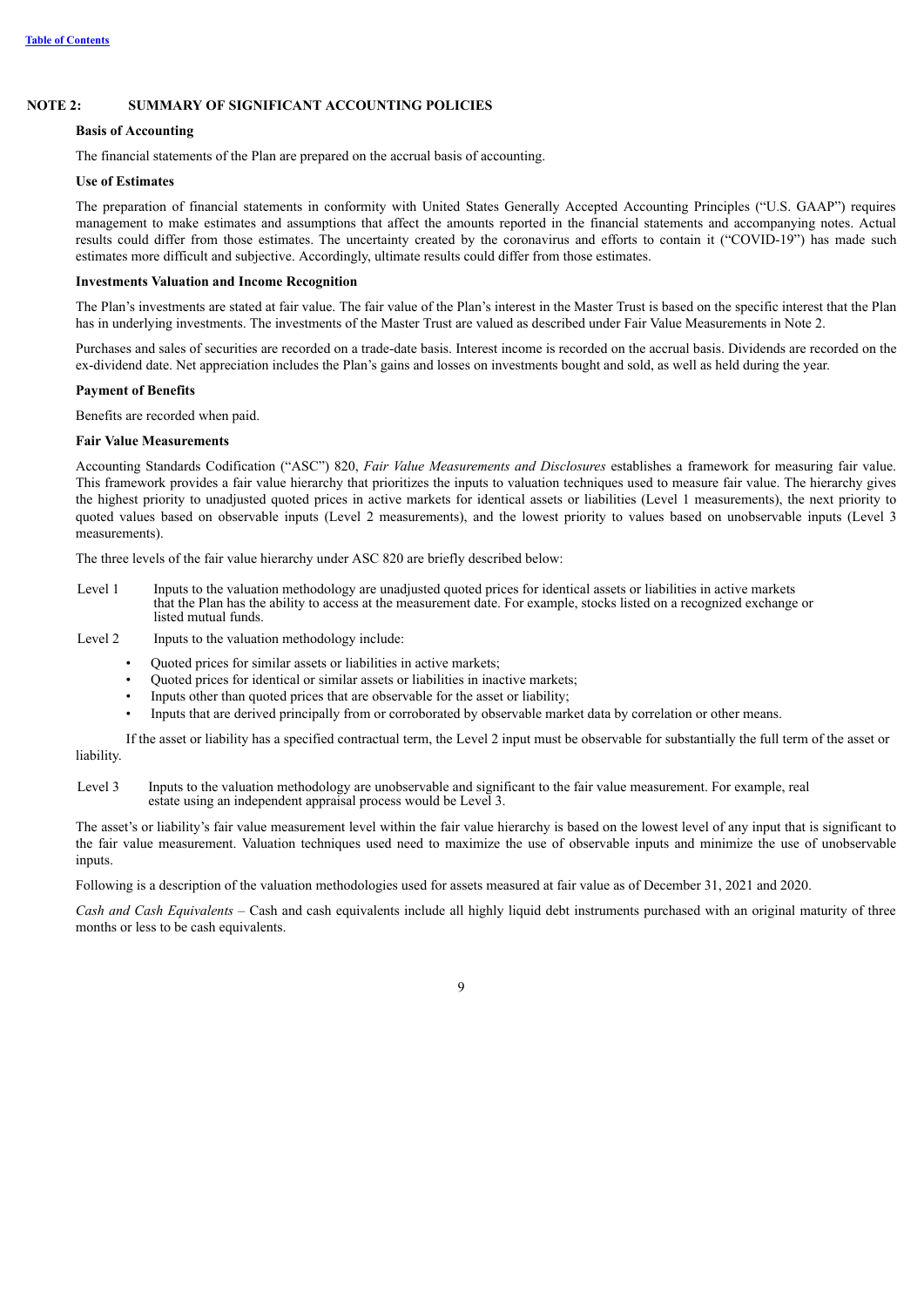*Common and Preferred Stock –* Securities are priced at the closing price reported on the active market on which individual securities are traded.

*Common Collective Trust* – Valued at the net asset value ("NAV") of units of a collective trust. The NAV, as provided by the custodian, is used as a practical expedient to estimate fair value. The NAV is based on the fair value of the underlying investments held by the fund less its liabilities.

*Corporate Bonds –* Valued using pricing models maximizing the use of observable inputs for similar securities. This includes basing value on yields currently available on comparable securities of issuers with similar credit ratings. When quoted prices are not available for identical or similar bonds, the bond is valued under a discounted cash flows approach that maximizes observable inputs, such as current yields of similar instruments, but includes adjustments for certain risks that may not be observable, such as credit and liquidity risks or a broker quote if available.

*Government Debt Securities –* Valued using pricing models maximizing the use of observable inputs for similar securities.

*Mutual Funds* – Valued at the daily closing price as reported by the fund. Mutual funds held by the Plan are open-end mutual funds that are registered with the Securities and Exchange Commission. These funds are required to publish their daily NAV and to transact at that price. The mutual funds held by the Plan are deemed to be actively traded.

The Company Stock Fund (the "Stock Fund") is tracked on a unitized basis. The Stock Fund consists of Marriott International, Inc. common stock, funds held in the Northern Trust Company Collective Short-Term Investment Fund sufficient to meet the Stock Fund's daily cash needs, as well as interest and dividends receivable. Unitizing the Stock Fund allows for daily trades. The value of a unit reflects the combined market value of Marriott International, Inc. common stock, valued at its quoted market price, and the cash investments and receivables held by the Stock Fund. At December 31, 2021, 11,908,703 units were outstanding with a value of \$112.93 per unit. At December 31, 2020, 13,544,737 units were outstanding with a value of \$90.52 per unit.

The methods described above may produce a fair value calculation that may not be indicative of net realizable value or reflective of future fair values. Furthermore, while the Plan believes its valuation methods are appropriate and consistent with other market participants, the use of different methodologies or assumptions to determine the fair value of certain financial instruments could result in a different fair value measurement at the reporting date. There have been no changes in valuation methodologies from December 31, 2020 to December 31, 2021.

#### **Notes Receivable from Participants**

Notes receivable from participants are recorded at principal less repayments plus accrued interest. Interest income is recorded on the accrual basis. A loan generally is considered in default if (i) a payment is not made within 90 days after the due date, (ii) an outstanding loan balance is not repaid by the original due date, or (iii) there is a material misrepresentation in connection with the loan application. If the loan is deemed to be in default, the participant loan balance is reduced, and a benefit payment is recorded. During the COVID-19 pandemic (see Note 7 below), some loan repayment deadlines were extended.

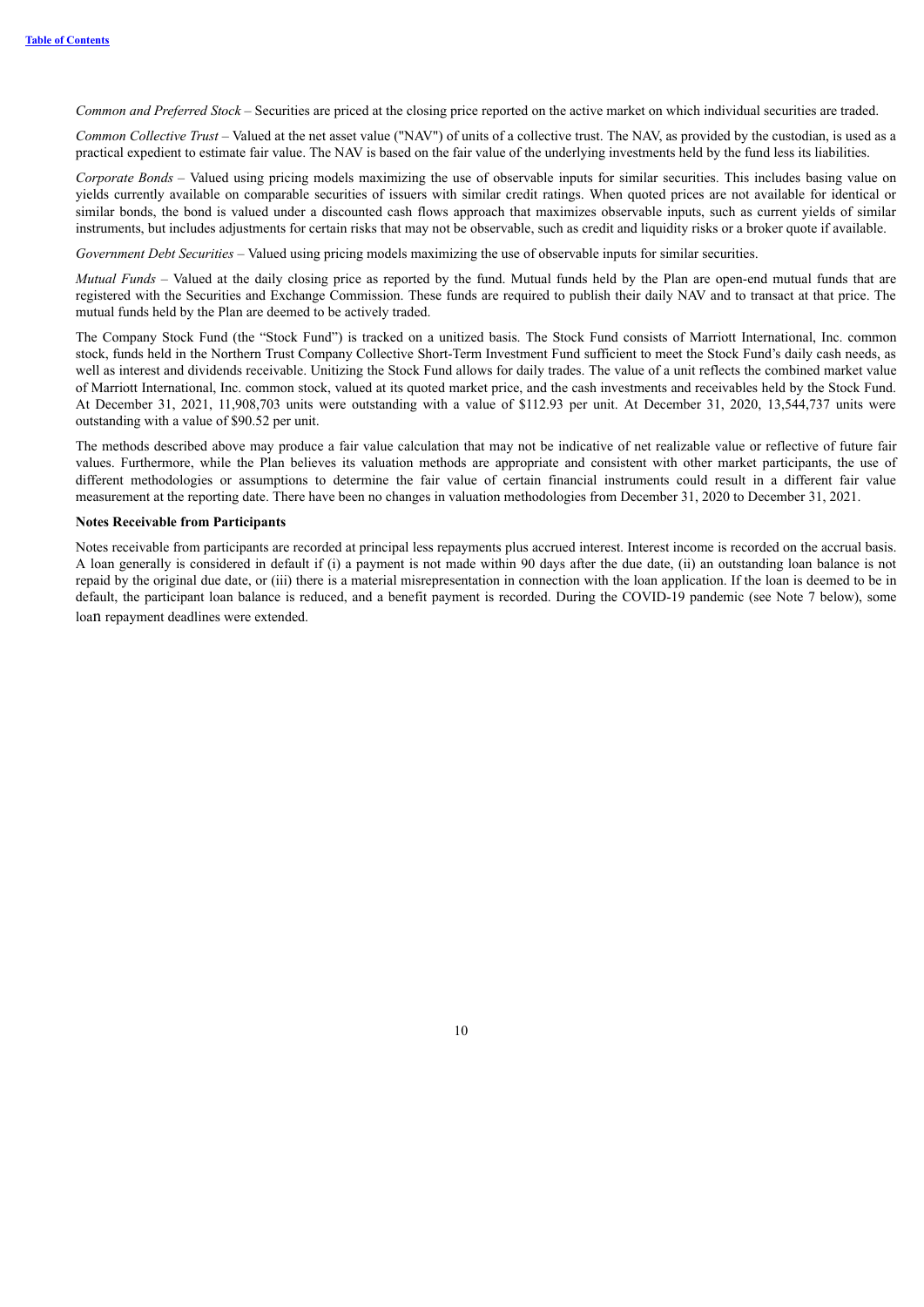#### **NOTE 3: MASTER TRUST**

The Plan's custodian is The Northern Trust Company ("Northern Trust"). The assets of the Plan are principally held and invested on a commingled basis in the Master Trust, which was originally established for the investment of the assets of the Plan and another tax-qualified retirement plan sponsored by the Company.

The assets, interest and dividend income, investment expenses, and realized and unrealized appreciation (depreciation) in fair value of investments of the Master Trust are included in the Plan except for participant loans, which are based on actual loan balances of the Plan's participants. Participant loans are considered to be an asset held outside of the Master Trust. In addition, only the Plan's participants can invest in the Marriott Common Stock Fund. For both years ended December 31, 2021 and 2020, the Plan's overall interest in the net assets of the Master Trust was 100%.

The following table presents the net assets of the Master Trust as of December 31, 2021 and 2020 :

|                                           | 2021                | 2020          |
|-------------------------------------------|---------------------|---------------|
| <b>Assets</b>                             |                     |               |
| Investments, at fair value                | \$<br>9,817,869,625 | 9,003,321,200 |
| Receivables:                              |                     |               |
| Receivables from sale of investments      | 28,241,207          | 2,180,387     |
| Accrued interest and dividends            | 685,347             | 738,120       |
| Total receivables                         | 28,926,554          | 2,918,507     |
| <b>Total assets</b>                       | 9,846,796,179       | 9,006,239,707 |
| <b>Liabilities</b>                        |                     |               |
| Accounts payable on investments purchased | 59,818,120          | 2,534,924     |
| Custodian and advisor fees payable        | 3,262,269           | 3,079,431     |
| <b>Total liabilities</b>                  | 63,080,389          | 5,614,355     |
| Net assets available for benefits         | 9,783,715,790       | 9,000,625,352 |

The following table presents the changes in net assets of the Master Trust during the year ended December 31, 2021:

| Net appreciation in fair value of investments     | 1,353,217,924   |
|---------------------------------------------------|-----------------|
| Interest                                          | 11,140,031      |
| <b>Dividends</b>                                  | 30,544,063      |
| Investment gain before investment management fees | 1,394,902,018   |
| Investment management fees                        | (12, 152, 484)  |
| Net transfers                                     | (599, 659, 096) |
| Increase in net assets                            | 783,090,438     |
| Net assets:                                       |                 |
| Beginning of year                                 | 9,000,625,352   |
| End of year                                       | 9,783,715,790   |

The following table presents the net investment gain of the Master Trust for the year ended December 31, 2021:

| Net realized and unrealized appreciation in fair value of investments | 1,353,217,924  |
|-----------------------------------------------------------------------|----------------|
| Interest and dividend income                                          | 41,684,094     |
| Investment gain before investment management fees                     | 1,394,902,018  |
| Investment management fees                                            | (12, 152, 484) |
| Net investment gain                                                   | 1,382,749,534  |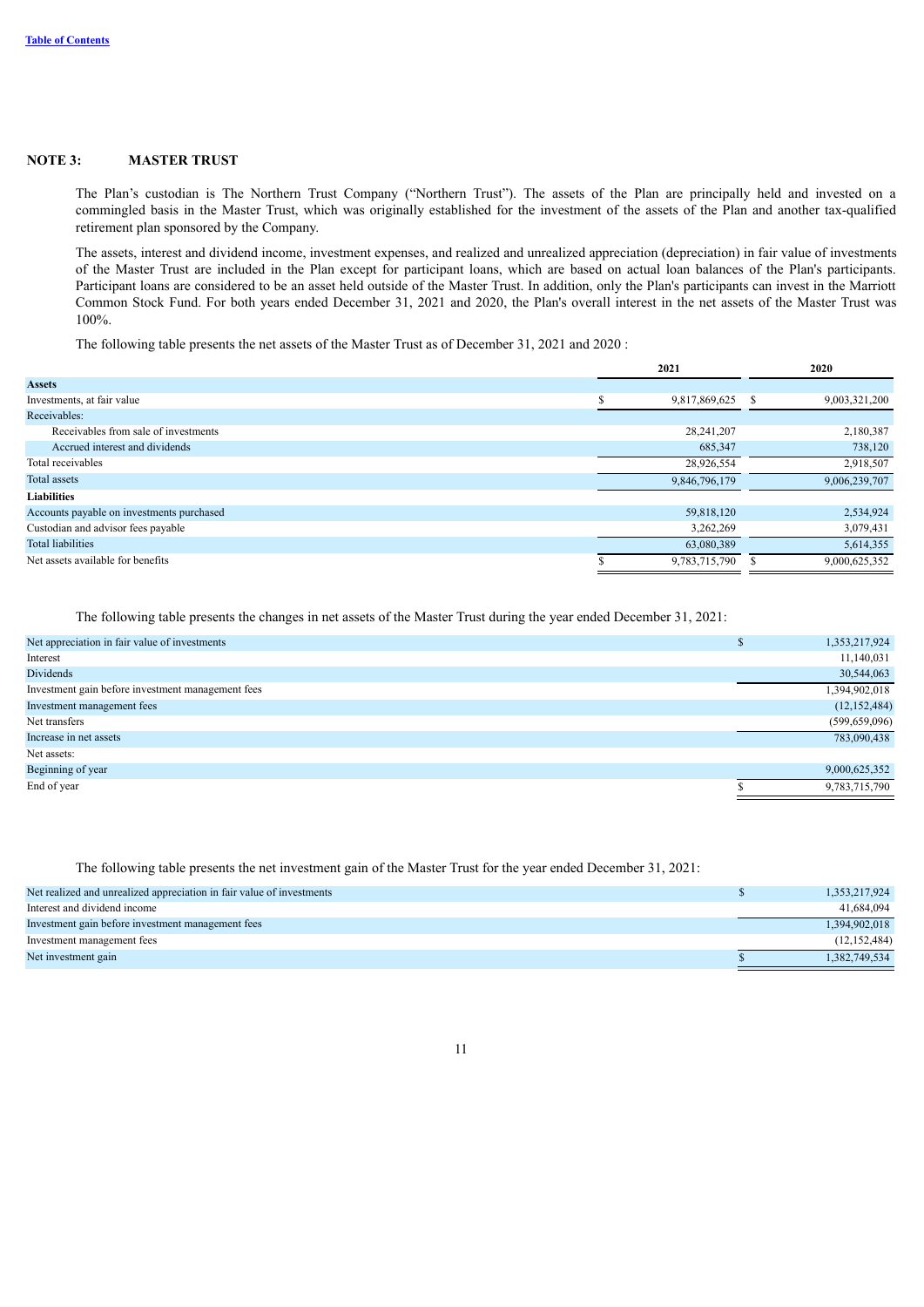### **NOTE 4: FAIR VALUE MEASUREMENTS**

The following tables present the investments in the Master Trust that are measured at fair value on a recurring basis at December 31, 2021 and 2020. Classification within the fair vale hierarchy table is based on the lowest level of any input that is significant to the fair value measurement.

|                                             |    | Assets at Fair Value as of December 31, 2021 |   |               |         |  |               |  |
|---------------------------------------------|----|----------------------------------------------|---|---------------|---------|--|---------------|--|
|                                             |    | Level 1                                      |   | Level 2       | Level 3 |  | Total         |  |
| Cash and cash equivalents                   | S. | 7,884,349                                    | S |               |         |  | 7,884,349     |  |
| Corporate bonds                             |    |                                              |   | 605,462,601   |         |  | 605,462,601   |  |
| Preferred stock                             |    | 8,483,385                                    |   | 1,781,697     |         |  | 10,265,082    |  |
| Common stock - Marriott International, Inc. |    | 1,349,316,131                                |   |               |         |  | 1,349,316,131 |  |
| Common stock - others                       |    | 1,692,422,815                                |   | 1,225,299,656 |         |  | 2,917,722,471 |  |
| Foreign government debt securities          |    |                                              |   | 17,805,530    |         |  | 17,805,530    |  |
| U.S. government debt securities             |    |                                              |   | 630,925,526   |         |  | 630,925,526   |  |
| Mutual funds                                |    | 99,775,489                                   |   |               |         |  | 99,775,489    |  |
| Total assets in the fair value hierarchy    |    | 3,157,882,169                                |   | 2,481,275,010 |         |  | 5,639,157,179 |  |
| Investments measured at net asset value (a) |    |                                              |   |               |         |  | 4,178,712,446 |  |
| Total investments at fair value             |    |                                              |   |               |         |  | 9,817,869,625 |  |

|                                             |   | Assets at Fair Value as of December 31, 2020 |              |               |         |   |               |  |
|---------------------------------------------|---|----------------------------------------------|--------------|---------------|---------|---|---------------|--|
|                                             |   | Level 1                                      |              | Level 2       | Level 3 |   | Total         |  |
| Cash and cash equivalents                   | S | 2,821,171                                    | <sup>S</sup> | $-$ S         |         | S | 2,821,171     |  |
| Corporate bonds                             |   |                                              |              | 654,983,247   |         |   | 654,983,247   |  |
| Preferred stock                             |   | 11,474,647                                   |              | 5,610,041     |         |   | 17,084,688    |  |
| Common stock - Marriott International, Inc. |   | 1,259,681,126                                |              |               |         |   | 1,259,681,126 |  |
| Common stock - others                       |   | 1,762,538,174                                |              | 778,743,086   |         |   | 2,541,281,260 |  |
| Foreign government debt securities          |   |                                              |              | 15,095,685    |         |   | 15,095,685    |  |
| U.S. government debt securities             |   |                                              |              | 759,902,000   |         |   | 759,902,000   |  |
| Mutual funds                                |   | 48,552,164                                   |              |               |         |   | 48,552,164    |  |
| Total assets in the fair value hierarchy    |   | 3,085,067,282                                |              | 2,214,334,059 |         |   | 5,299,401,341 |  |
| Investments measured at net asset value (a) |   |                                              |              |               |         |   | 3,703,919,859 |  |
| Total investments at fair value             |   |                                              |              |               |         |   | 9,003,321,200 |  |

(a)

In accordance with Subtopic 820-10, certain investments that were measured at net asset value per share (or its equivalent) as a practical expedient have not been classified in the fair value hierarchy. The fair value amounts presented in this table are intended to permit reconciliation of the fair value hierarchy to the line items presented in the statements of net assets available for benefits.

There were no Level 3 investments at December 31, 2021 and 2020.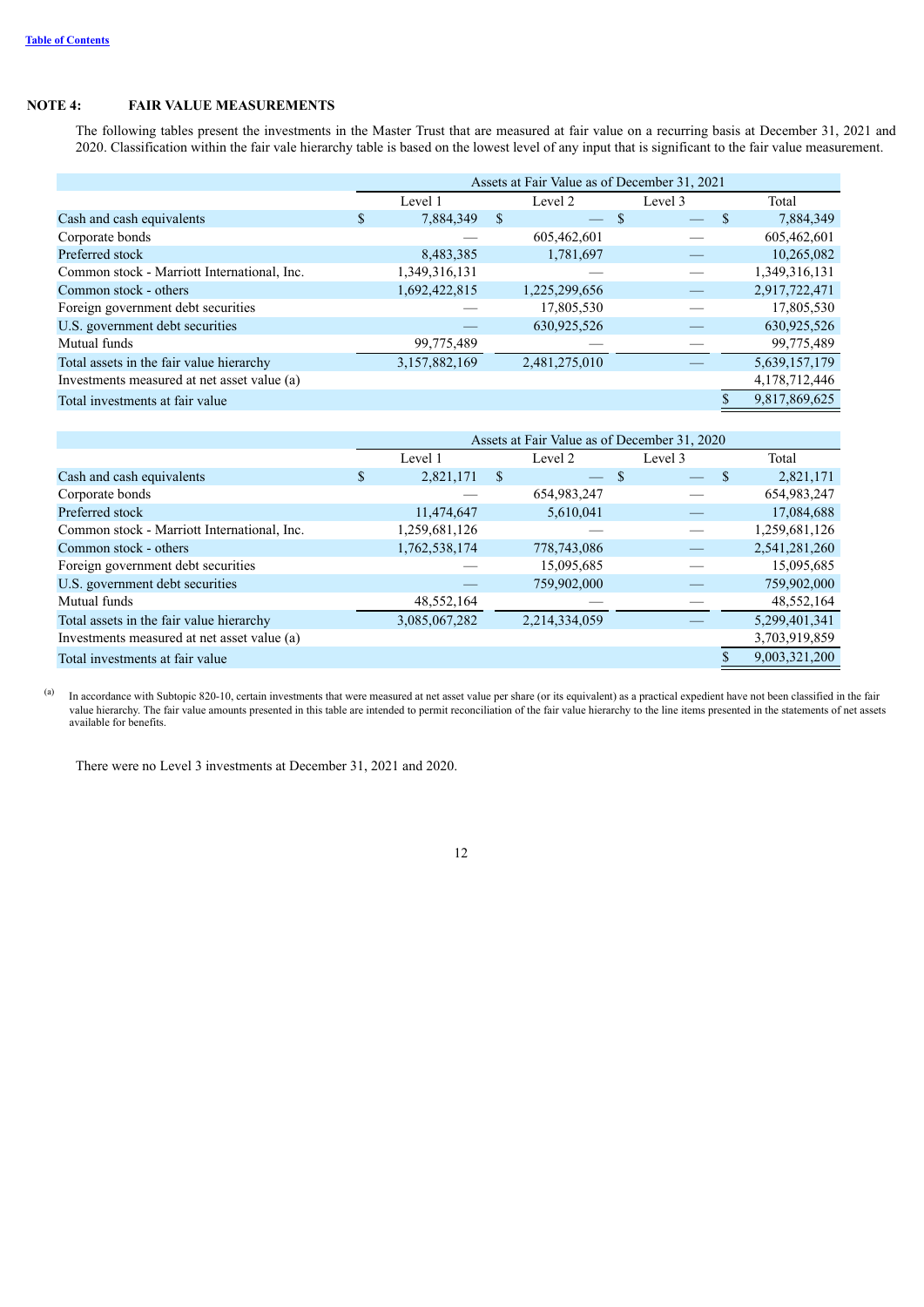The following table summarizes investments for which fair value is measured using NAV per share practical expedient as of December 31, 2021 and 2020. There are no participant redemption restrictions for these investments; the redemption notice period is applicable only to the Plan.

|                                                   | December 31, 2021   |               | December 31, 2020 | Redemption                           | Redemption    |
|---------------------------------------------------|---------------------|---------------|-------------------|--------------------------------------|---------------|
|                                                   | Fair Value          |               | Fair Value        | Frequency (if<br>currently eligible) | Notice Period |
| <b>COLTV Short-term Investment Fund</b>           | \$<br>86,044,678    | -S            | 64,192,006        | Daily                                | 30 days       |
| <b>Fidelity Contrafund</b>                        |                     |               | 518, 361, 775     | Daily                                | 90 days       |
| Fidelity Contrafund CP Class F                    | 593,320,825         |               |                   | Daily                                | 30 days       |
| Fidelity Pyramis Emerging Equity Small Cap        | 31,169,179          |               | 37,133,280        | Daily                                | 30 days       |
| Northern Trust Collective S&P 500 Index Fund      | 497,304,854         |               | 372,430,274       | Daily                                | 30 days       |
| Northern Trust Collective S&P 400 Index Fund      | 18,212,989          |               | 16,908,110        | Daily                                | 30 days       |
| Northern Trust Collective Russell 2000 Index Fund | 8,011,434           |               | 7,017,434         | Daily                                | 30 days       |
| Northern Trust Collective EAFE Index Fund         |                     |               | 6,487,049         | Daily                                | 30 days       |
| Northern Trust Collective MSCI Index Fund         | 7,030,554           |               |                   | Daily                                | 30 days       |
| Vanguard Retirement 2015                          | 251,084,183         |               | 278,574,191       | Daily                                | 60 days       |
| Vanguard Retirement 2020                          | 11,738,895          |               | 8,714,923         | Daily                                | 60 days       |
| Vanguard Retirement 2025                          | 796,022,033         |               | 769,031,521       | Daily                                | 60 days       |
| Vanguard Retirement 2030                          | 54,281,915          |               | 12,825,281        | Daily                                | 60 days       |
| Vanguard Retirement 2035                          | 761,740,554         |               | 688, 623, 122     | Daily                                | 60 days       |
| Vanguard Retirement 2040                          | 20,755,006          |               | 4,311,442         | Daily                                | 60 days       |
| Vanguard Retirement 2045                          | 618,712,141         |               | 546,620,679       | Daily                                | 60 days       |
| Vanguard Retirement 2050                          | 10,787,990          |               | 2,013,613         | Daily                                | 60 days       |
| Vanguard Retirement 2055                          | 243,824,873         |               | 210,799,795       | Daily                                | 60 days       |
| Vanguard Retirement 2060                          | 4,680,211           |               | 651,415           | Daily                                | 60 days       |
| Vanguard Retirement 2065                          | 6,256,302           |               | 938,484           | Daily                                | 60 days       |
| Vanguard Retirement Income                        | 157,733,830         |               | 158,285,465       | Daily                                | 60 days       |
|                                                   | \$<br>4,178,712,446 | <sup>\$</sup> | 3,703,919,859     |                                      |               |

### **NOTE 5: PARTY-IN-INTEREST**

The Plan may, at the discretion of Plan participants, invest an unlimited amount of its assets in securities issued by the Company. The Plan through the Stock Fund held 8,165,796 and 9,548,826 shares of common stock of the Company as of December 31, 2021 and 2020, respectively. There were no dividends on Marriott International, Inc. common stock for the year ended December 31, 2021 and \$5,271,660 of dividends for the year ended December 31, 2020. The closing share price as listed on the Nasdaq stock exchange as of December 31, 2021 and 2020 was \$165.24 and \$131.92, respectively.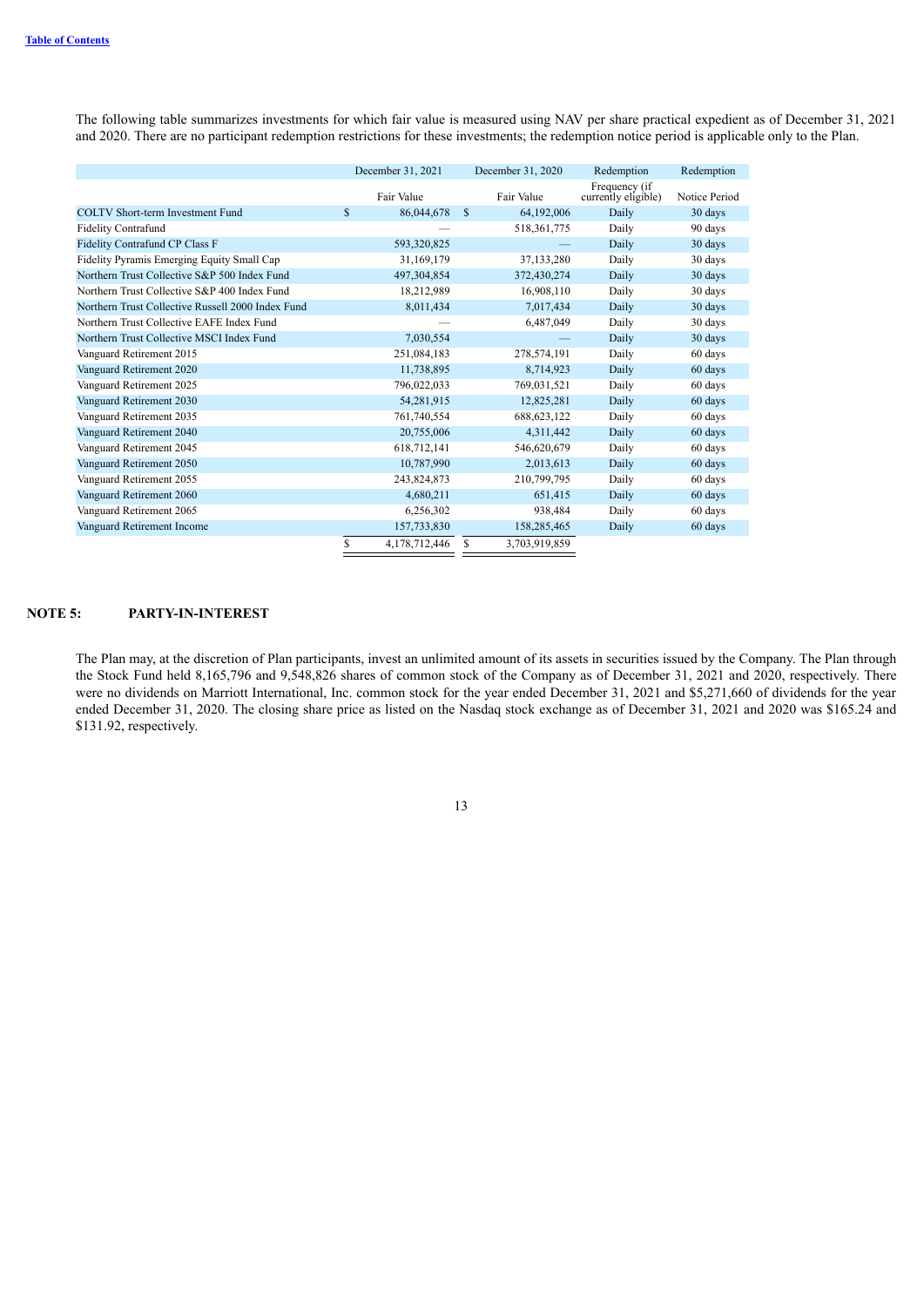#### **NOTE 6: INCOME TAX STATUS**

The Plan received its most recent determination letter from the Internal Revenue Service ("IRS"), dated December 16, 2019 stating that the Plan is qualified under Section 401(a) of the Code, and therefore, the related Trust is exempt from taxation under section 501(a) of the Code. Subsequent to this determination by the IRS, the Plan was amended, and Plan management believes that the Plan is designed and is currently being operated in compliance with the applicable requirements of the Code, and that the Plan and related Trust continue to be tax exempt.

U.S. GAAP requires Plan management to evaluate tax positions taken by the Plan and recognize a tax liability (or asset) if the organization has taken an uncertain position that more likely than not would not be sustained upon examination by the IRS. The Plan is subject to routine audits by taxing jurisdictions; however, there are currently no audits for any tax periods in progress.

#### **NOTE 7: RISKS AND UNCERTAINTIES**

The Plan invests in various investment securities. Investment securities are exposed to various risks such as interest rate, market, and credit risks. Due to the level of risk associated with certain investment securities, it is at least reasonably possible that changes in the values of investment securities will occur in the near term, and that such changes could materially affect participants' account balances and the amounts reported in the statements of net assets available for benefits.

On March 11, 2020, the World Health Organization declared the outbreak of the coronavirus a global pandemic. The COVID-19 continues to have an unprecedented impact on the Company and global economies. The CARES Act was passed by Congress provides immediate and temporary relief for retirement plan participants with respect to distributions and participant loans. The extent to which COVID-19 will impact the Plan's financials, including the duration and magnitude of such effects, will depend on numerous evolving factors that we may not be able to accurately predict or assess at this time.

#### **NOTE 8: PARTIAL PLAN TERMINATION**

As a result of a reduction of the Company's workforce due to COVID-19, it is likely that the Plan experienced a partial plan termination as defined by Code section 411(d)(3) for the 2020 plan year. Under the Code, a partial plan termination may occur if at least 20% of eligible Plan participants are terminated by the Company within the applicable period. If a partial plan termination occurs, full vesting in the employer's contribution is required for the affected participants, but the remaining participants' vesting continues to be determined per the Plan provisions. Less than 1% of employees who were participants in the Plan were considered affected participants who were not already 100% vested; these affected participants will be made fully vested in all contributions.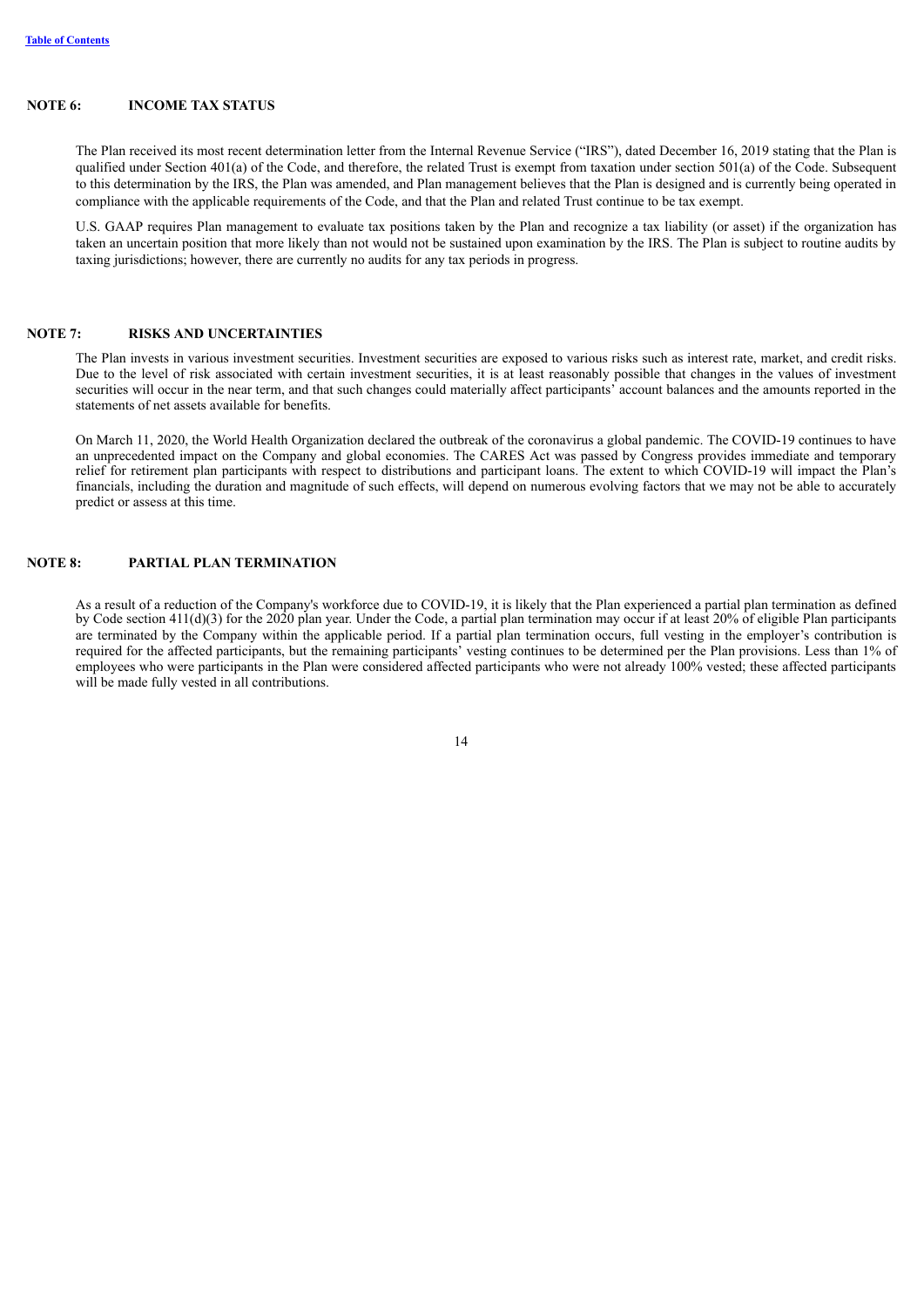### **NOTE 9: RECONCILIATION OF FINANCIAL STATEMENTS AND FORM 5500**

The following is a reconciliation of net assets available for benefits as reported in the financial statements to the Form 5500:

|                                                                           | December 31 |               |  |                |
|---------------------------------------------------------------------------|-------------|---------------|--|----------------|
|                                                                           |             | 2021          |  | 2020           |
| Net assets available for benefits as reported in financial statements     |             | 9,944,469,736 |  | 9,209,658,285  |
| Loans deemed as distributions for financial statements reporting purposes |             | 28,410,748    |  | 22,318,862     |
| Deemed distributions during the year for Form 5500 purposes               |             | (6, 561, 564) |  | (11, 405, 328) |
| Net assets available for benefits as reported in Form 5500                |             | 9,966,318,920 |  | 9,220,571,819  |

The following is a reconciliation of benefits paid to participants as reported in the financial statements to the Form 5500 for the year ended December 31, 2021:

| Benefits paid to participants as reported in the financial statements                            | 946,836,489    |
|--------------------------------------------------------------------------------------------------|----------------|
| Loans deemed as distribution for financial statements reporting purposes as of December 31, 2021 | (28, 410, 748) |
| Loans deemed as distribution for financial statements reporting purposes as of December 31, 2020 | 22,318,862     |
| Net deemed distributions for the Form 5500 purposes for year ended December 31, 2021             | 6,561,564      |
| Net deemed distributions for the Form 5500 purposes for year ended December 31, 2020             | (11, 405, 328) |
| Benefits paid to participants as reported in the Form 5500                                       | 935.900.839    |

The following is a reconciliation of notes receivable from participants as reported in the financial statements to the Form 5500:

|                                                                       | December 31 |               |  |                |
|-----------------------------------------------------------------------|-------------|---------------|--|----------------|
|                                                                       |             | 2021          |  | 2020           |
| Notes receivable from participants per financial statements           |             | 85.848.454    |  | 141,030,003    |
| Loans deemed as distributions for the purpose of financial statements |             | 28,410,748    |  | 22,318,862     |
| Net deemed distributions during the year for the Form 5500 purposes   |             | (6, 561, 564) |  | (11, 405, 328) |
| Notes receivable from participants per Form 5500                      |             | 107.697.638   |  | 151,943,537    |

The following is a reconciliation of the change in net assets available for benefits as reported in the financial statements to the Form 5500 for the year ended December 31, 2021:

| Net increase in net assets available for benefits as reported in the financial statement | 734.811.451 |
|------------------------------------------------------------------------------------------|-------------|
| Change in loans deemed as distribution for financial statements reporting purposes       | 6,091,886   |
| Change in net deemed distributions during the year for the Form 5500 purposes            | 4.843.764   |
| Net increase in net assets available for benefits as reported in the Form 5500           | 745.747.101 |

#### **NOTE 10: SUBSEQUENT EVENTS**

The Plan has evaluated events subsequent to December 31, 2021 and through June 21, 2022, the date the financial statements were available to be issued and determined that there were no events that require adjustments to these financial statements.

<span id="page-14-0"></span>The Plan sponsor is currently executing a new trust agreement with Northern Trust to serve as both trustee and custodian effective mid-year 2022, replacing the current trustee, who is a Company officer.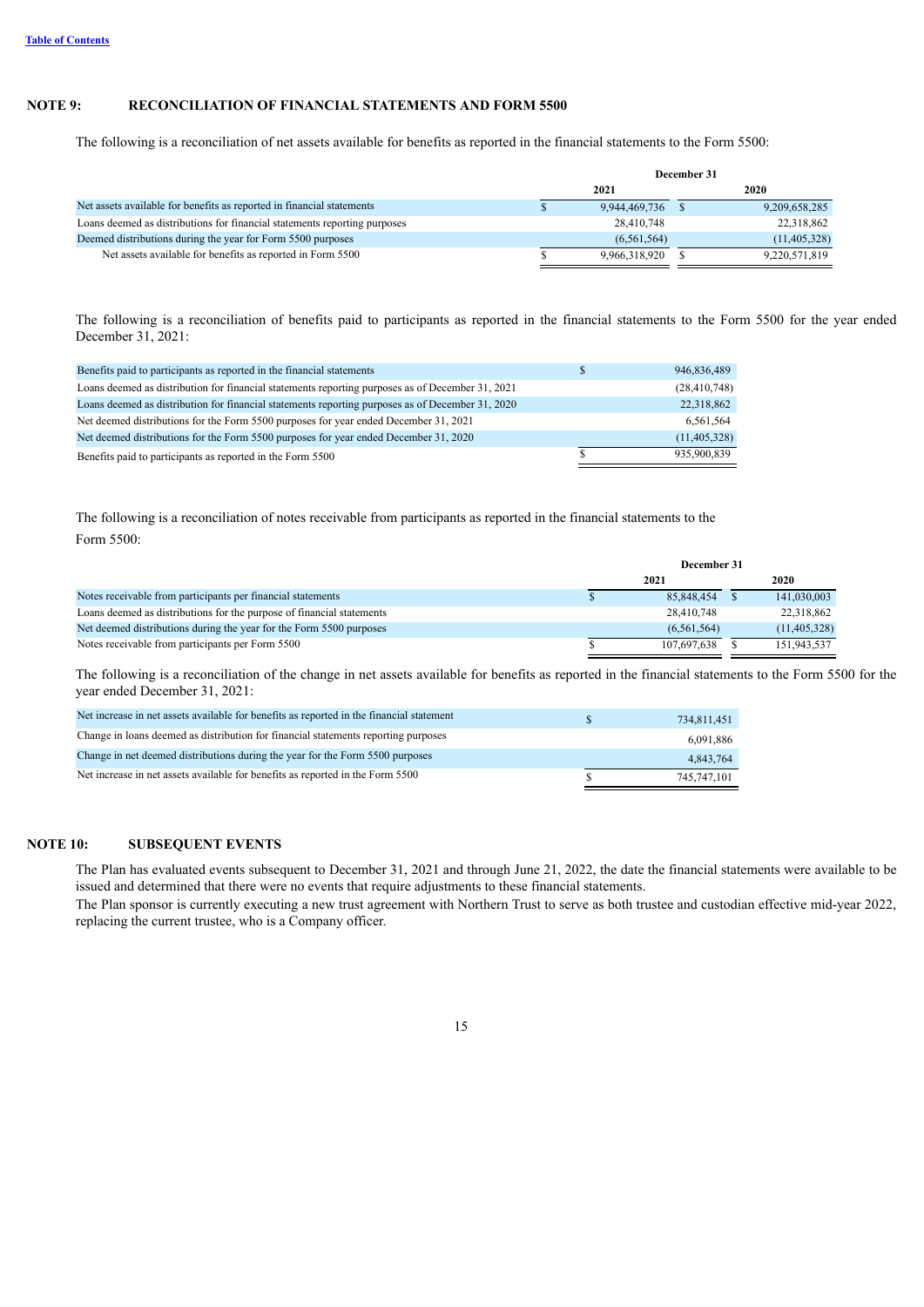### **SUPPLEMENTAL SCHEDULE MARRIOTT RETIREMENT SAVINGS PLAN EIN: 52-2055918; Plan No.: 004**

# **Schedule H, Line 4i - Schedule of Assets (Held at End of Year)**

December 31, 2021

| <b>Identity of Issue, Borrower, Lessor, or Similar</b><br>Party | <b>Description of Investment Including</b><br><b>Maturity Date, Rate of Interest,</b><br><b>Collateral, Par, or Maturity Value</b> | Cost** | <b>Current Value</b> |
|-----------------------------------------------------------------|------------------------------------------------------------------------------------------------------------------------------------|--------|----------------------|
|                                                                 |                                                                                                                                    |        |                      |
| Notes receivable from Participants *                            | Interest rates range from $4.25\%$ to $7.51\%$ ;<br>varying maturities                                                             |        | 107,697,638          |

Party-in-interest to the Plan  $\mathbb{P}^*$ 

Cost information not required

<span id="page-15-0"></span>See Report of Independent Registered Public Accounting Firm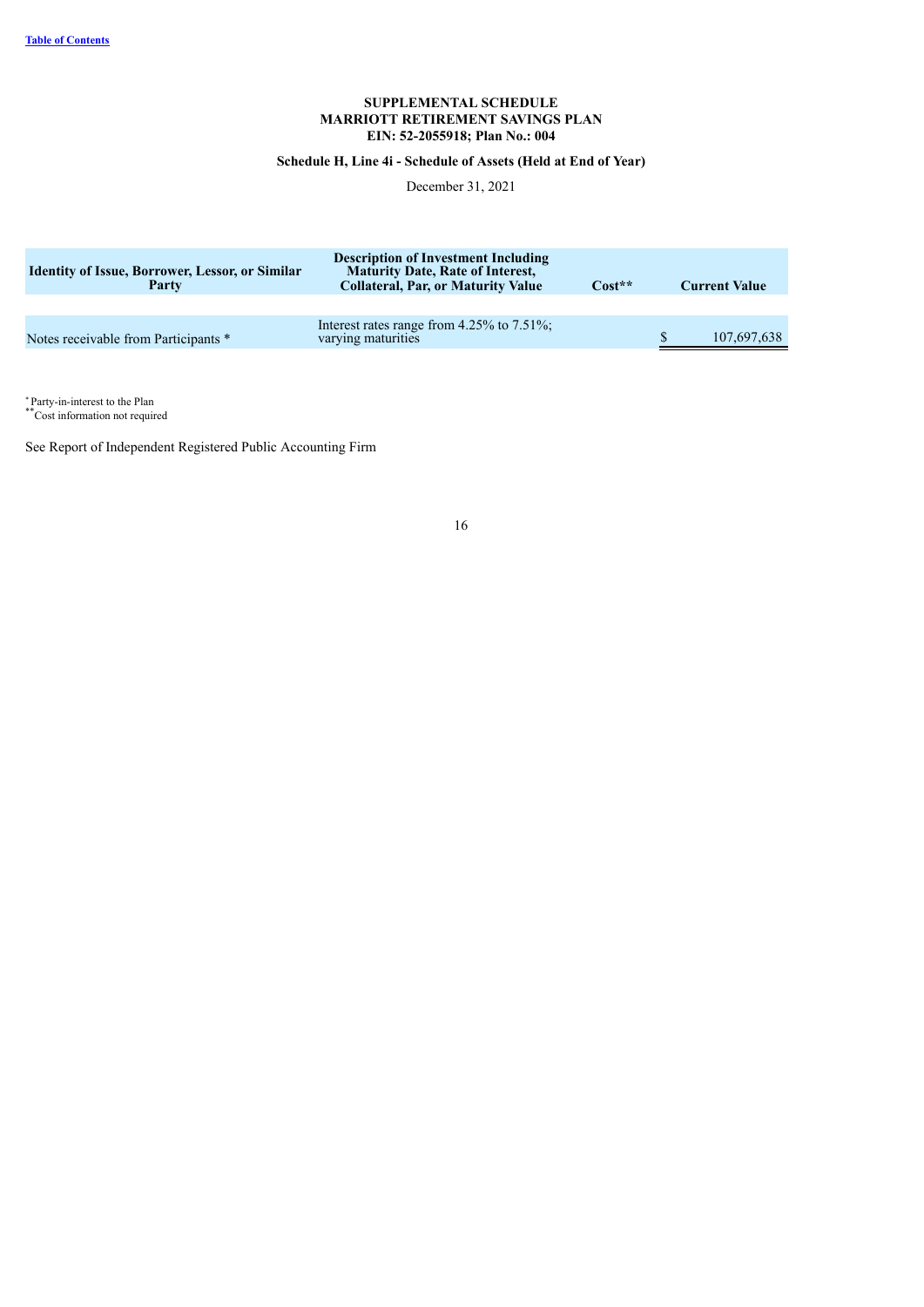# **SIGNATURES**

Pursuant to the requirements of the Securities Exchange Act of 1934, the Administrator of the Plan has duly caused this annual report to be signed on its behalf by the undersigned hereunto duly authorized.

# **MARRIOTT RETIREMENT SAVINGS PLAN**

Dated: June 21, 2022 /s/ Thaddeus Shepherd Plan Administrator